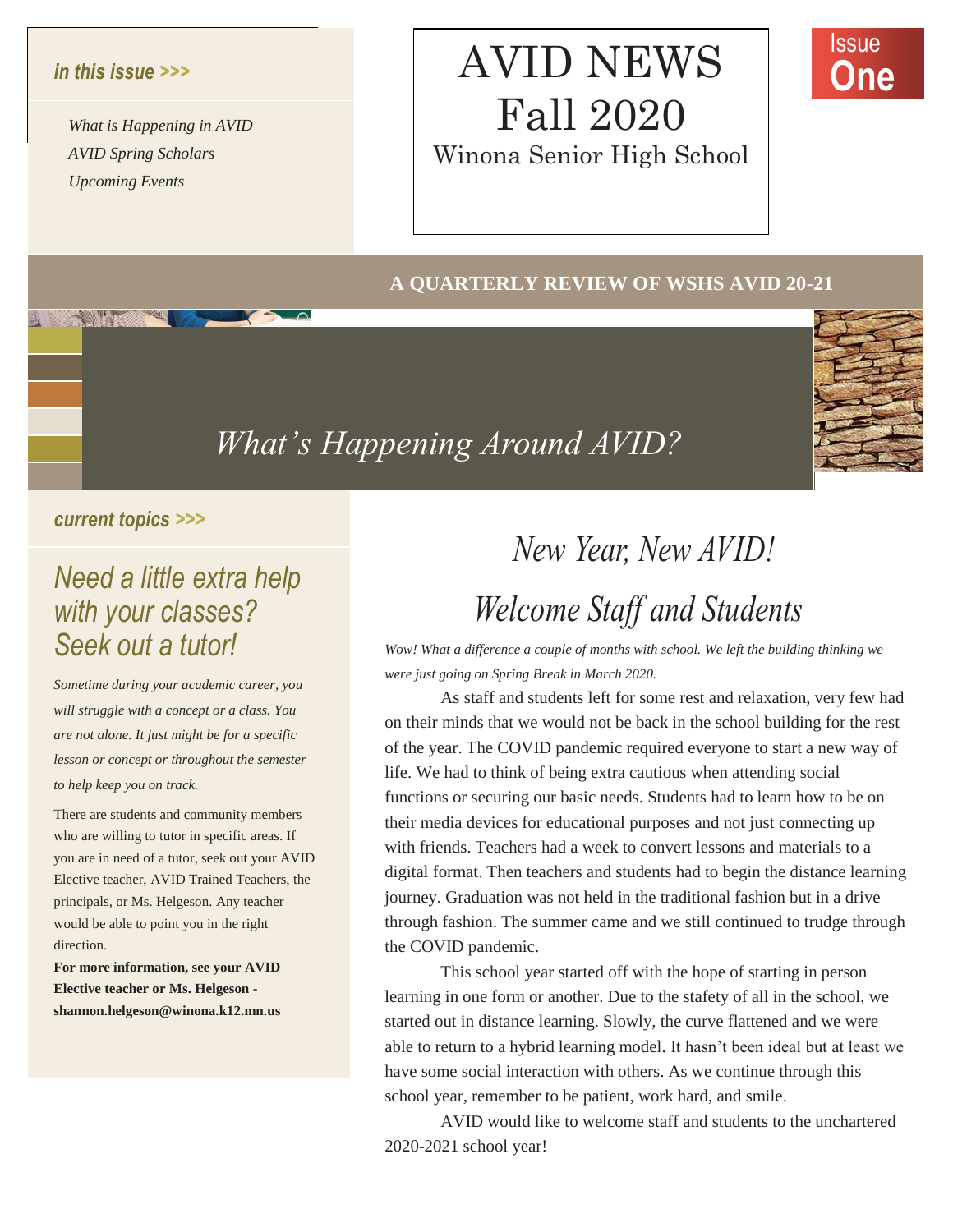# *Welcome…….*

*9 th Grade AVID CLASS 2020-2021*

*Block, Cole Casey, Kate Eaton, Mariska Ellinghuysen, Brody Holtegaard, Sommer Kendrick, Hannah Knutson, Dylan Kronebusch, Ashlee Lemon, Ronnie Lillard, Lamel Lohnes, Cleo Navarro, Alena Northouse, Jordan Parker, LaMarion Pierce, Addy Storlie, Meghan Swartling, Emily Van Kirk, Madison Vinson-Audetat, Julien Wenzel, Whisper-Marie Zierfus, Alex*

*Staff-***Ms. Sarah Andrews Social Studies Dept.**

**Mr. Seth Haun Math Department**

**Ms. Cherie Johnson English Department**

**Ms. Trish Johnson Science Department Transfer from MS**

**Mr. Jacob Feldman WSHS Asst. Principal**

#### *AVID Elective Teachers 20-21*

Mr. Adam Matson-9th Ms. Katie Pearson-10th Mr. Seth Haun-12th

### *Upcoming Events TAKE NOTE* **Need \$\$\$ for College??**

Sallie Mae will be having webinars on November  $11<sup>th</sup>$  and  $12<sup>th</sup>$ . Click on the link below for more information.

http://salliemae.m.delivery.net/w/webView?cid=12760046532&mid=1095504052&pid=966&vid=13837&ee= Y291cnRuZXkuemVpbWV0QHdpbm9uYS5rMTIubW4udXM\_&si=&mv=H&bv=H&oc=H&k=11J12q&sc=ed

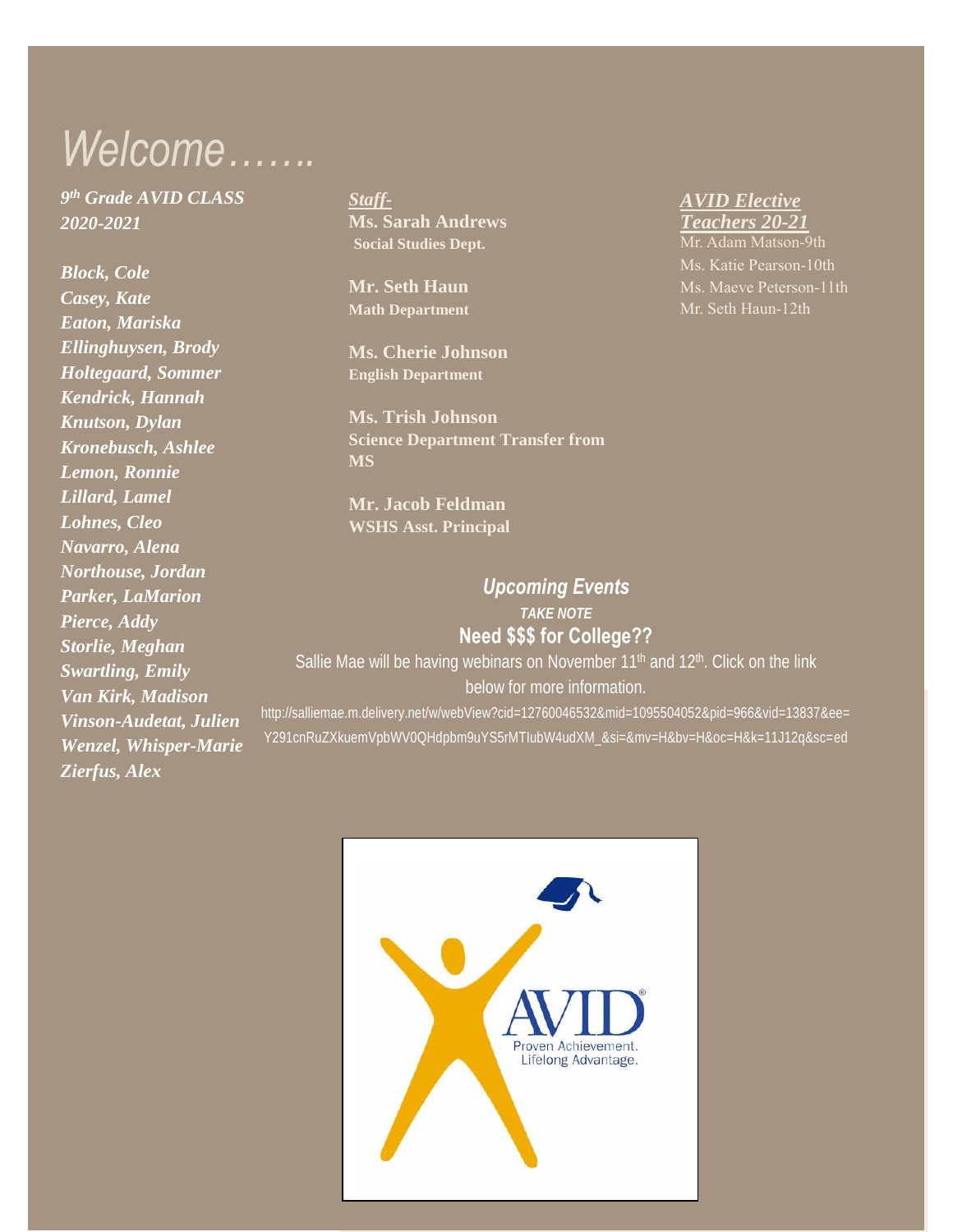# What's UP AVID?

### *Keeps you informed of what's going on around AVID.*

### **AVID 12**

After many months of preparation and waiting, including the test being rescheduled multiple times, the AVID 12 students were finally able to take their ACT test this fall. While many colleges are not requiring the ACT due to the current pandemic, it can still strengthen a college application and be used to gain access to college scholarships. In addition to preparing for the ACT test, the AVID 12 class has been focused on the college application process. October was Minnesota College Knowledge Month. This means that in addition to having the opportunity to learn all about the application process, most colleges and universities in the state waived their application fee for the month. Our seniors took advantage of this by applying to at least one Minnesota school of their choice. The students were supported in their efforts to complete their applications in many ways including but not limited to helping them create a college application essay, providing a framework for getting letters of recommendation, and help in actually filling out the application if needed. Next on the AVID 12 agenda is how to pay for college. We will be learning about federal student aid, scholarships, and maybe even a little personal finance and budgeting.

### *AVID 11*

This quarter in AVID 11 we are working on adapting to hybrid and online school. Seven students have chosen hybrid and eight are working on EdGenuity. A primary focus has been building a portfolio of application materials for college; students received a checklist for their junior year from Mrs. Dahlby. They have also politely requested a letter of recommendation from a trusted teacher, counselor, or employer. In January, all AVID 11 students will take the PSAT to practice standardized testing and possibly qualify for scholarships. As quarter one comes to a close, we will continue to discuss what success looks like during this pivotal academic year: How do I know what I don't know? How can I study for tests in difficult subject areas? What resources are available to me?

### *AVID 10*

This quarter in AVID 10, our focus has been learning about mental health in more detail. The AVID 10 group has recognized that mental health is an important issue in the lives of many of our students, especially during the pandemic. The lessons have focused on mental health basics, comparing how we treat mental health to physical health, stress management, and the stigma associated with mental health. While we recognize that we may not be able to help everyone, this unit has helped the students raise their own awareness about the issues that many people face today.

#### **AVID 9**

Adapting to hybrid and online learning is an ongoing process that the freshmen AVID students continue to face. In an ever-changing year, we work toward reflecting on the areas we need support in as a student and areas that are our strengths. The AVID 9 class has been working on the tutorial process, levels of questioning, and WICOR strategies and tasks. All of this is focused on utilizing resources and organization in order to be a successful student. The use of weekly grade checks, tutors within the school, and focused notes are some of the resources and strategies the AVID class has been using to support their own learning.

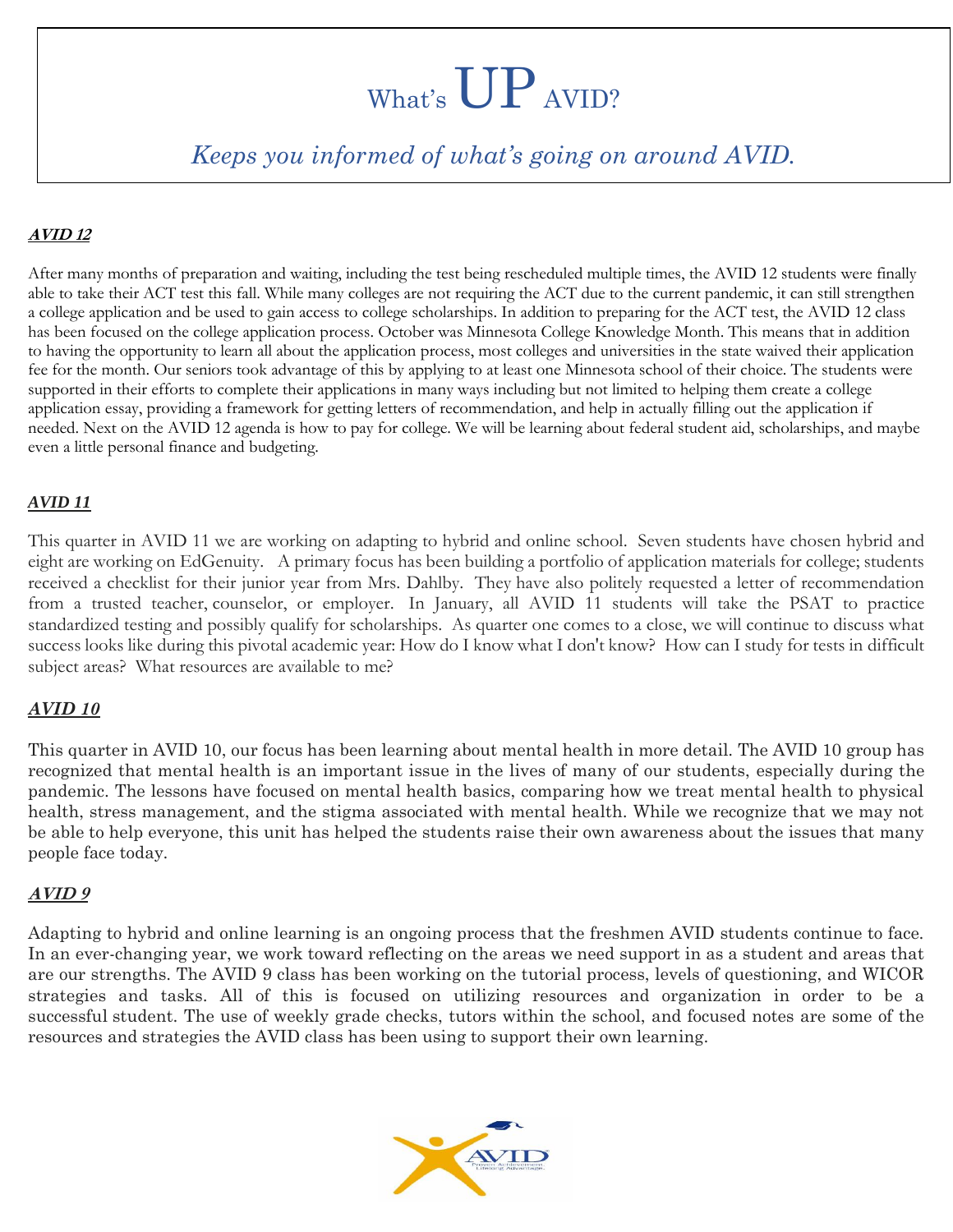## *2020 AVID Spring Scholars Hard Work Brings Great Rewards!*



**Alivia Marks** - Alivia ended her freshman 4th quarter with an excellent GPA and showed significant improvement in her classes throughout the year. She worked hard in AVID, completing all of her work, showing up on time, and participating as appropriate. Her ability to self-advocate -- a cornerstone of AVID skills -- grew considerably. We are so Great job Alivia!

**Logan Klassen** - As a sophomore this past spring, Logan was successful in raising his GPA throughout the term and also turning in all AVID assignments on time. While his academic performance was commendable, Logan also showed a great amount of positive leadership and collaborative growth even during distance learning, showing support for his classmates in small and large group settings.





**Aaliyah Parker** - Aaliyah ended 11th grade with an impressive GPA, and the highest 4th quarter GPA in the AVID junior class. Not only were her grades at the top of the class, but the quality of her work in her other classes as well as AVID was impressive. She went the extra mile to help other students and ensure that all felt welcome and included. Nice work Aaliyah!

**Miles Larson** - Currently a senior, Miles really hit his stride during distance learning in the spring. Not only did he end the term with an exceptional GPA, but he had ZERO late assignments in AVID during the whole quarter. His motivation and the quality of his work both took huge leaps forward, as did his ability to reflect on his own learning - and selfreflection is an AVID student's most valued skill. Great job, Miles!